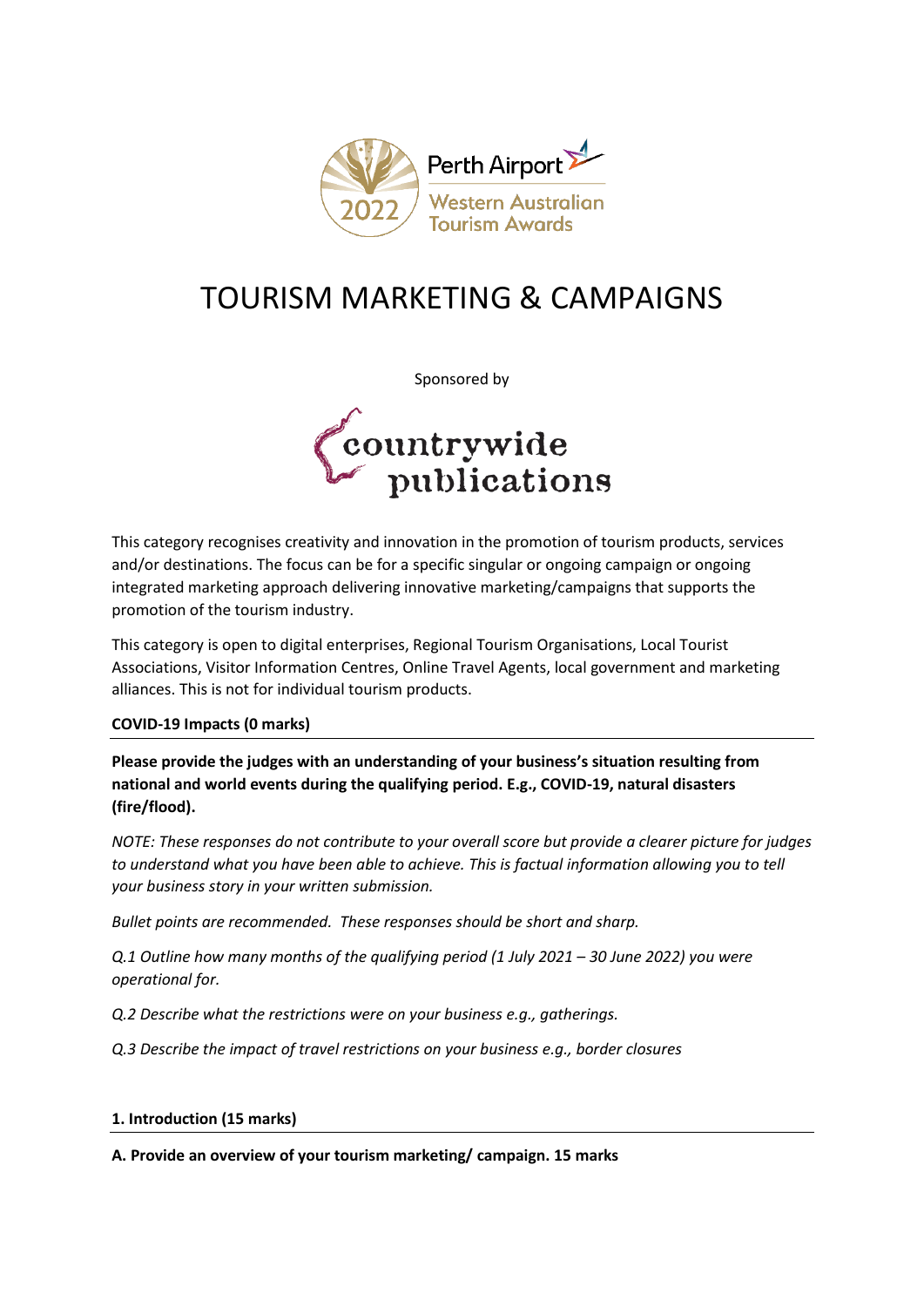*Provide a short summary of the tourism marketing /campaign to introduce the concept to the judges.*

*Describe the various stakeholders that worked together on the campaign, the various roles and the collective strengths and reasons for participating (if applicable).*

*Consider including details about the state of play at the time and why you felt you needed to implement the marketing/ campaign.* 

*Highlight the marketing/ campaign points of difference and what makes it stand out from others.*

*Demonstrate why your marketing /campaign should be considered for an award.* 

*Demonstrate your eligibility for this category as related to the descriptor.* 

### **IMAGES**

*Attach a minimum of two graphics to support and enhance your response provided.* 

### **VIDEO**

Include a link to a video of your marketing /campaign. Note: the video will not be scored, however, it does provide the judge with context to your campaign.

### **2. Campaign Development (25 marks)**

### **A. Provide the rationale for the development of the marketing /campaign. 5 marks**

*Outline why the marketing /campaign was developed. E.g. was it for awareness, acquisition, retention, growth or other. Expand on the reasoning as to why it was needed e.g., why was greater awareness of the product/region needed?*

*What were the objectives set for the marketing/campaign?*

*Ensure to relate it back to tourism.* 

## **B. Provide an overview of the business overall marketing strategy and how the marketing /campaign supported this. 5 marks**

*Provide the judges with an overview of the overall marketing strategy for your business.* 

Explain how the marketing /campaign will support the overall marketing strategy. If a collective is entering, consider how the marketing /campaign will support the individual businesses marketing strategies or local/regional strategies in place.

# **C. Outline the market research and analysis used to inform the development of your marketing /campaign. 15 marks**

*Here you will outline the research stage of your marketing /campaign. Show the judges the depth of research undertaken from primary and secondary sources to support the development of your concept.*

*Begin by demonstrating your understanding of your target markets and how you determined them. Describe them in terms of who they are, where they are from, how old they are, how they purchase travel, where they find information, what marketing channels they use, what motivates and inspires them and what they value.*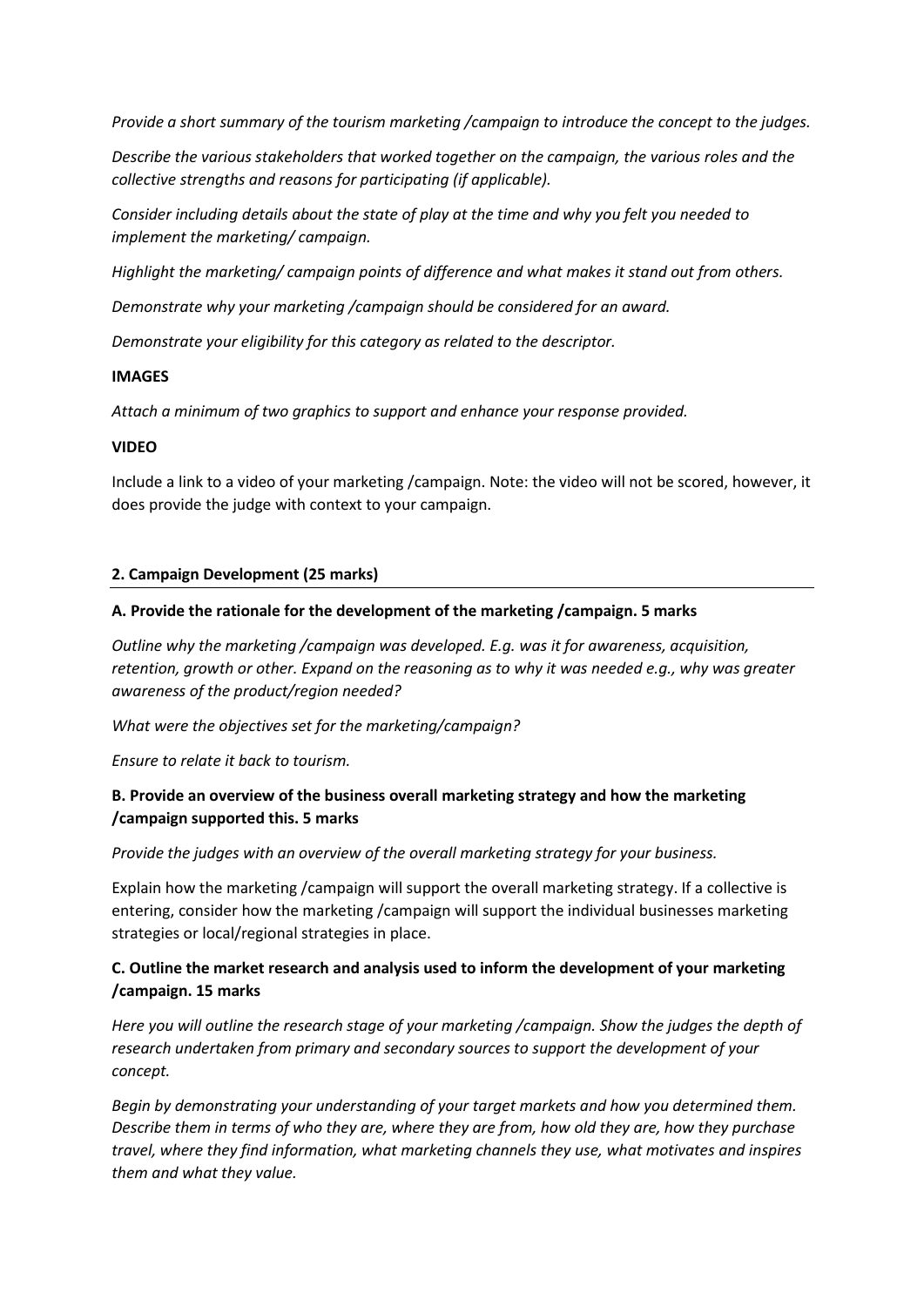*Outline other considerations that were researched for the marketing /campaign, e.g., seasonality, availability, competition, market dynamics.* 

*Describe how your campaign contributed to or enhanced the marketing and promotional efforts of the tourism industry locally, provincially, or nationally.*

## **IMAGES**

*Attach a minimum of two graphics to support and enhance your response provided. For example, a map of the geographical boundaries of the destination (if relevant) etc.* 

# **3. Execution and Creativity (30 marks)**

## **A. Demonstrate your approach to the development of the innovative marketing creative. 15 marks**

*You have previously explained the rationale behind the marketing/campaign and the first steps (the research) undertaken to inform its development. Now, demonstrate to the judges how the marketing/campaign was developed using the data gathered in your research.* 

*Outline the approach to content creation. Detail how you outsourced, or undertook in-house, the various elements of the creative. For example, brand development, graphic design, video production, imagery, written word etc.* 

*If outsourced, describe elements of the brief. If you developed the creative in-house, detail the skill sets of those involved and how you worked up the creative plan behind the marketing.* 

# **B. Detail the range of marketing tactics that were used and how these supported the overall marketing /campaign objectives. (15 marks)**

*Describe the elements of your marketing /campaign including:*

- o *What marketing activities were employed,*
- o *What goals were established,*
- o *What metrics were implemented to measure success*
- o *The budget breakdown if you are able to share this, etc.*

*The response needs to focus on innovative approaches to marketing. Show the judges how you were clear in your messaging, focussing on your points of difference (or unique selling points).* 

*Demonstrate how you integrated the insights from the research (answered in Q2C) into the marketing tactics developed.*

*Demonstrate how the chosen tactics align with the marketing/campaign objectives (you should refer to the objectives you answered in Q2A).*

*Demonstrate how you clearly communicated the action you wanted taken (outline the call to action).*

*Clearly demonstrate how it is innovative, unique, or inspired. Provide evidence as to how you have determined its uniqueness etc.*

*Ensure that your response is relevant to the qualifying period.*

## **IMAGES**